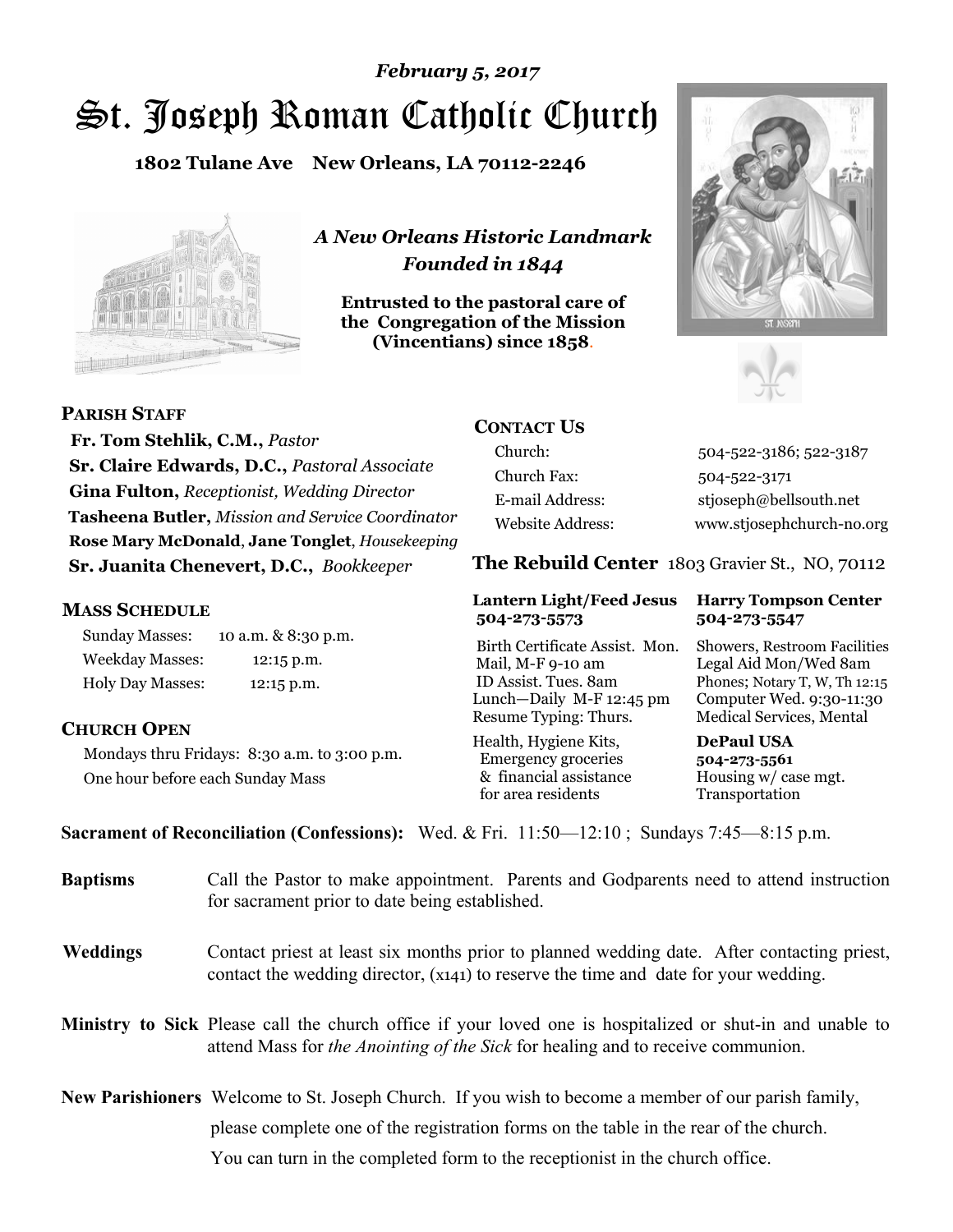# **Fifth Sunday in Ordinary Time February 5, 2017**



**10:00 am** *St. Joseph Parishioners and Benefactors* 

 **8:30 pm Henry Butler (+); George W. Johnson (+); Bell Sisters (+)** 

| Monday, February 6, 2017-St. Miki & Companions                            | <b>READINGS FOR THE WEEK</b>                                                |
|---------------------------------------------------------------------------|-----------------------------------------------------------------------------|
| 12:15 p.m. Anthony D'Alfonso                                              | <i><u>Sunday, February 5</u></i> . One in Faith #1047                       |
| Tuesday, February 7, 2017-                                                | Monday: Gn 1:1-19; Ps 104:1-35; Mk 6:53-56                                  |
| 12:15 p.m. Aubrey Ganus                                                   | Tuesday: Gn 1:20 - 2:4a; Ps 8:4-9; Mk 7:1-13                                |
| Wednesday, February 8, 2017-Sts. Jerome & Josephine                       | Wed: Gn 2:4-17; Ps 104:1-30; Mk 7:14-23                                     |
| 12:15 p.m. Delphine Butler (+); Norby Dunn                                | Thursday: Gn 2:18-25; Ps 128:1-5; Mk 7:24-30                                |
| Thursday, February 9, 2017-                                               | Fri.: Gn 3:1-8; Ps 32:1-2, 5-7; Mk 7:31-37                                  |
| 12:15 pm David Cochiara                                                   | Saturday: Gn 3:9-24; Ps 90:2-13; Mk 8:1-10                                  |
| Friday, February 10, 2017-St. Scholastica<br>12:15 pm Terry & Patick Kirn | Sunday: Sir 15:15-20; Ps 119:1-5, 17-18, 33-34;<br>1 Cor 2:6-10; Mt 5:17-37 |

#### **YOUR PRAYERS ARE ASKED FOR THE FOLLOWING PARISHIONERS AND THEIR FAMILY MEMBERS, WHO ARE IN NEED OF HEALING:**

Willie Arnaudville, Charlie Bassett, Stephan Borne, Susan Bassett Bowes, Raymond Berthelot, Anthony Blaise, Clarke Bordelon, Lawrence & Mamie Brown, John Caron, John Gebbia, Sylvia Daily-Powell, Lynda DeMaria, Ben Eble III, Terry Eggleston, Linda Elwood, Heather Faircloth, Winston Falgout, Frances Fiegler, LaDonna Finch, Fr. Lou Franz, CM, Mark Eiserloh, Warren Fraught, Sarah Hollier-Watkins, Shelia Jones, Bennett Joseph , Jr. , Tory Kelly, Landy Lanza, Allen Maldonado, Sara Marino, Priscilla Martin, Karen McCoy, Mike Mullin, Donna Moore, Regina Pichoff, Mark Raymond, Tina Roderfeld, Pippy Sanders, Mel & Gaspar Schiro, Charlie & Joanne Slocum, Jane Tonglet, Isaac Thomas, George Tripkovich, Marion Vaughn, Juanita Ware, Darrell Walker, Fr. George Weber, CM, Warren Webster, Lynn Williams, and Mary Willis, Mike Yazbeck.

### **SANCTUARY CANDLE AND MASS INTENTIONS**

The Sanctuary Candle is burning this week to pray for **Edward Nicholson.** If you would like to reserve a date to burn the Candle in memory of someone or for a special intention, please call the church office (522-3186). The Sanctuary Candle offering is \$15 for two weeks. The offering for Mass intentions is \$5.00 per Mass.

#### **A Response from Catholic Relief Services on Refugee Restrictions January, 2017**

The United States was founded over 240 years ago as a nation of immigrants, many of them refugees fleeing religious persecution. Catholic Relief Services (CRS) was founded 75 years ago to assist refugees from violence during and after World War II. We all should be proud of that shared heritage and work to further it, especially at a time when turmoil has produced over 65 million forcibly displaced persons in need of help.

Our elected officials have an obligation to protect the security of the American people, and we should all take concerns about security seriously. But, denying entry to people desperate enough to leave their homes, cross oceans in tiny boats, and abandon all their worldly possessions just to find safety will not make our nation safer. The United States is already using a thorough vetting process for refugees – especially for those from Syria and surrounding countries.

As Pope Francis has said: "Fear...weakens and destabilizes us, destroys our psychological and spiritual defenses, numbs us to the suffering of others." We have a moral obligation to 'welcome the stranger'. Our faith compels us to do so. As a Catholic agency founded on the social and moral teachings of the Church, we must act based on our values, and echo the Holy Father, who said 'there must be no family without a home, no refugee without a welcome, no person without dignity.

This is not just a Catholic message; this is an American message. It is the message we should be sending to those in need around the world. Welcoming those in need is part of America's DNA. Protecting America means protecting the moral values embedded in our foundation that make our nation great. As an international humanitarian and development agency responding to the needs of vulnerable refugees every day, we know that restricting the ability of those fleeing violence to reach safety will jeopardize the lives of innocent people and call into question the very values on which our country was founded.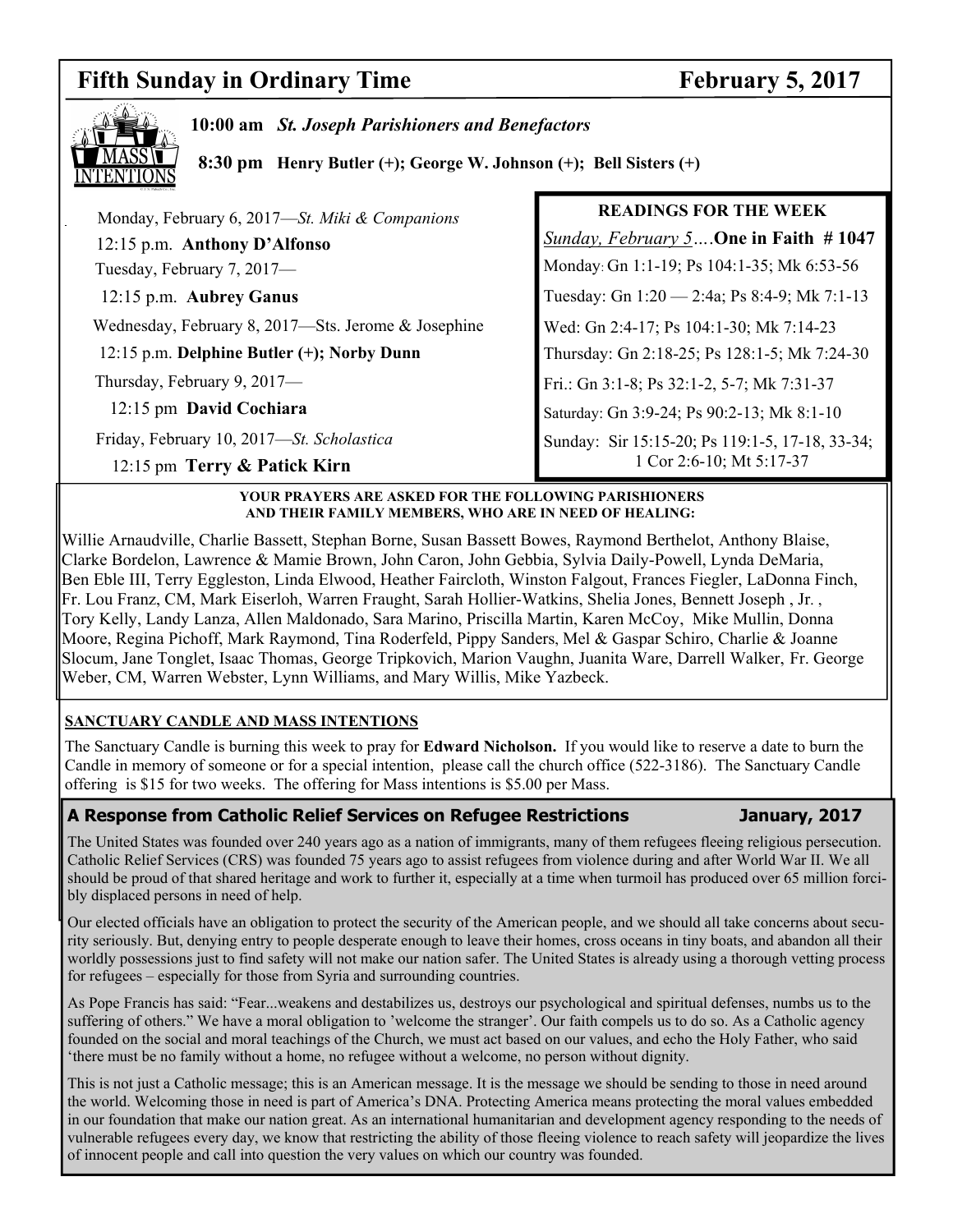### **Then Light shall Rise for you in the darkness, and the gloom become like Midday. Isaiah 58:7-10**

*PARISH CALENDAR*  Feb 06 **Monday** St. Joseph Altar Meeting 6:30 pm

Feb 16 **Thursday** RCIA: Lent, *The Journey to the Resurrection* 

Mar 4 **Saturday** SANKOFA DAY OF REFLECTION (See Bulletin Board)

**TREASURE & STEWARDSHIP**

 **Sunday, January 29, 2017……....\$ 4,148.00** 

 **Catholic Schools Special…….. 798.00** 

*Thank you for your generosity* 

**St. Joseph Altar** This Sunday, February 5, we will begin to solicit donations for the 2017 St. Joseph Altar. This beautiful tradition and devotion is a way of thanking our patron for his prayers and help in providing for "our daily bread." The altar is made up entirely of thanksgiving donations that represent all of our members. The sharing of the meal on his feast day (this year Monday, March 20) and the distributing of food to those in need from the altar is a sign of our appreciation, unity and love for one another. God bless you!

**Respect Life Webenar** All are invited to attend the second part Respect Life webinar series sponsored by the Loyola Institute for Ministry. On Mon. February 6, 2017, at 8:00 PM, Susanne Dietzel, Executive Director of Eden House, will address "Restoring Hope for Victims of Human Trafficking." Info: gps.loyno.edu/lim/wwebwebinars



# **Pope Francis'** *February* **Intentions**

That all those who are afflicted, especially the poor, refugees, and marginalized, may find welcome and comfort in our communities.

# **Pray for Those who are preparing:**

**to enter the Church:** Jeff , Kelsey, Jennifer, Will, Gregory, Neomi, Cathleen, Terry, Joshua; Jorge

**For First Communion:** Devontae, Hunter, Isaac, Jay, Jennifer, Lachyna, Lucy, Kennedy, Micah, Silas, and Tayla.

# **TODAY'S READINGS**

**First Reading** — If you share your food with the hungry, provide housing for the homeless, then light shall break forth upon you (Isaiah 58:7-10).

**Psalm** — The just one is a light in the darkness to the upright (Psalm 112).

**Second Reading** — My message to you, was not clever words of wisdom but instead Christ crucified (1 Corinthians 2:1-5). **Gospel** — You are the salt of the earth, the light of the world.

# **THIS LITTLE LIGHT OF MINE**

 As children we sang the lively song *This Little Light of Mine.* The words, of course, are based on today's Gospel, in which we are called as disciples to be salt and light for the world. Children are uninhibited about sharing their faith. It's only when we grow older that we prefer to hide our light under a bushel basket because our culture tends not to emphasize discipleship.

The message in this week's readings is clear: in order to give glory to God through our discipleship, we must show the light of Christ in our words and deeds. Not an easy thing for inhibited adults. Often we may think of salt and light in terms of what we do for others, but it can be just as important not to do something, such as getting angry with the stranger on the road, or telling an offensive joke.

### **CHARTER FOR THE PROTECTION OF CHILDREN AND YOUNG PEOPLE**

In response to the Charter for the Protection of Children and Young People from the United States Conference of Catholic Bishops, the Archdiocese of New Orleans continues to make the Hot Line available for anyone who has been hurt or sexually abused by anyone who works for the Church. The Hot Line continues to be available; the number is (504) 522-5019. In continuing our commitment to support and to heal, we invite and encourage individuals who have been hurt or sexually abused recently or in the past by clergy, religious or other employees of the Archdiocese to call our Hot Line. The Hot Line is available 24 hours a day and your message will be received confidentially by a trained mental health professional. In addition, anyone can make a direct call during regular business hours to the Vic-